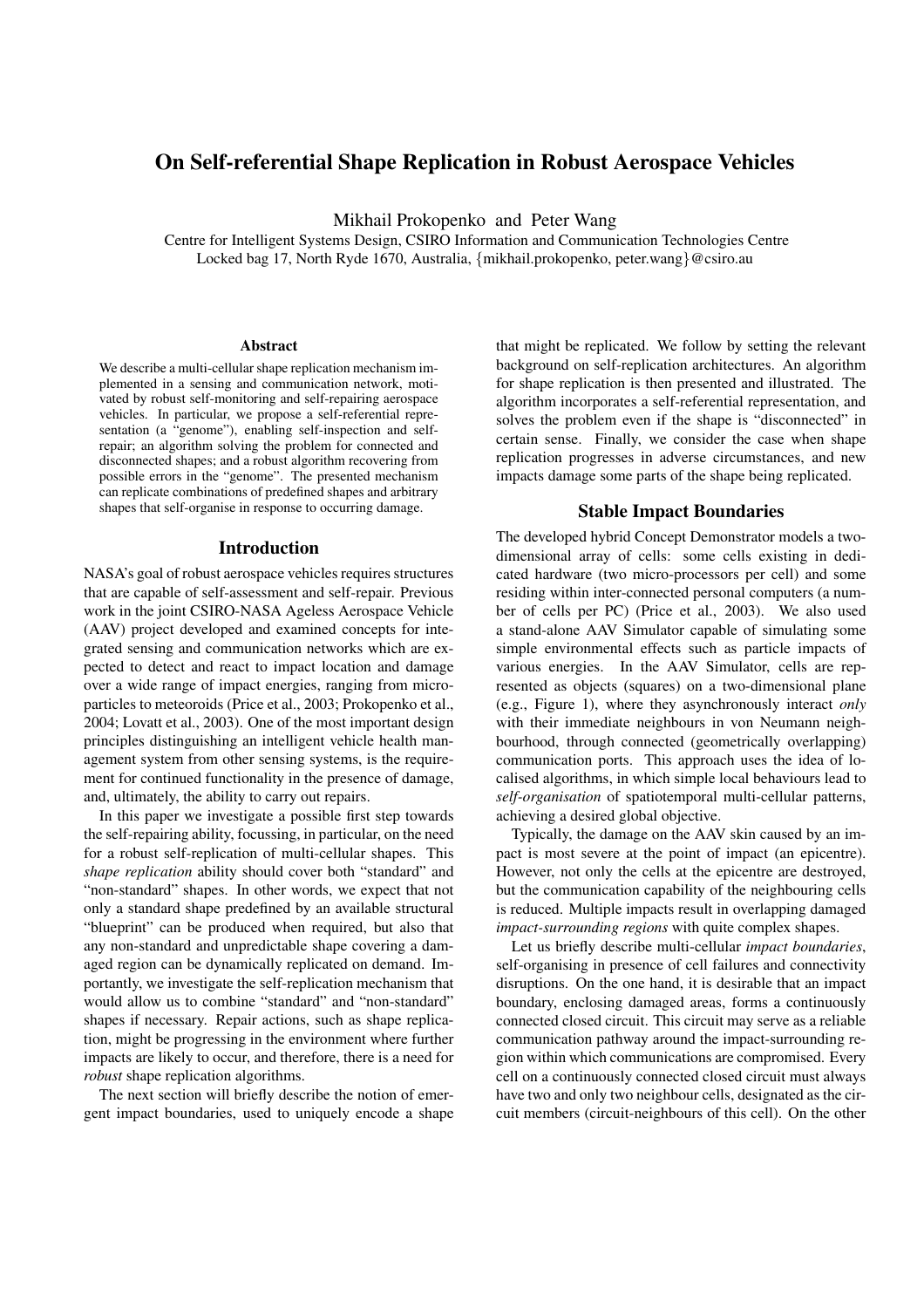

Figure 1: White cells are destroyed, dark-grey cells form "scaffolding", black cells form the "frame". Boundary links are shown as white double-lines.

hand, a continuously connected closed impact boundary provides a template for repair of the impact-surrounding region, uniquely describing its shape (Figure 1). Both these functionalities of impact boundaries can be contrasted with noncontinuous "guard walls" investigated by Durbeck and Macias (Durbeck and Macias, 2002) that simply isolate faulty regions of the Cell Matrix, without connecting elements of a "guard wall" in a circuit.

In order to serve either as a communication pathway or a repair template, an impact boundary should be robust to communication failures caused by proximity to the epicentre. The algorithm producing such circuits and the metrics quantitatively measuring their spatiotemporal stability are described elsewhere (Foreman et al., 2003). In this paper, we assume that our impact boundary is a stable continuously connected closed circuit. It is sufficient to mention here the following spatial self-organising layers:

- *scaffolding* region, containing the cells that suffered significant communication damage;
- *frame boundary* an inner layer of normal cells that are able to communicate reliably among themselves;
- *closed impact boundary*, connecting the cells on the frame boundary into a continuous closed circuit by identifying their circuit-neighbours.

The "frame" separates the scaffolding region from the cells that are able to communicate to their normal functional capacity. These internal layers (scaffolding, frame and closed boundary) completely define an impact-surrounding region as a layered spatial hierarchy. In general, the impactsurrounding region can be seen as an example of annular spatial sorting: "forming a cluster of one class of objects and surrounding it with annular bands of the other classes, each band containing objects of only one type" (Holland and Melhuish, 1999). It could be argued that, as an emergent structure, the impact-surrounding region has unique higherorder properties, such as having *an inside* and *an outside*.

## **Self-replication: background and motivation**

In this section we attempt to position our shape replication scheme with respect to some well-known approaches. Theoretical foundations for artificial self-replicating systems were laid down by Von Neumann, who proposed two central elements: a Universal Computer and a Universal Constructor. A program Π encoded in the Universal Computer directs the behavior of the Universal Constructor. The latter is used to manufacture both another Universal Computer and a Universal Constructor. The program  $\Pi$  is then copied into the newly manufactured Universal Computer. It is possible to develop self-replicating automata which do not require universality. For example, a well-known self-replicating structure is a Langton's loop constructed in two-dimensional, cellular space. The loop is a closed data path, capable of transmitting data in the form of signals. These signals not only encode the loop's "genome", but serve also as the instructions for replication. In executing the instructions the loop extends itself and folds into a daughter loop, also containing the genome and capable of self-replication (Langton, 1984).

As pointed out by (Sipper, 1998), Langton's loop and its various extensions as well as other self-replicating automata based on Von Neumann architecture, can be thought of as unicellular organisms: there is a single genome describing and contained within the entire automaton. Another class of self-replicating automata includes artificial *multicellular organisms*, where each of the several cells comprising the organism contains a copy of the complete genome. One well-advanced approach exploiting such artificial multicellular organisms is the embryonic electronics (*embryonics*), aimed at very large scale integrated circuits with selfrepair and self-replication capabilities (Sipper et al., 1997; Mange et al., 2000). Essentially, embryonics employs three biologically inspired principles: multi-cellular organisation, cellular differentiation, and cellular division. Cellular differentiation takes place by having each artificial cell compute its coordinates (i.e., position) within a one- or twodimensional space, after which it can extract the specific gene within the artificial genome responsible for the cell's functionality. Cellular division occurs when a "mother cell" arbitrarily placed within the grid, multiplies to form a new multi-cellular organism. In addition to self-replication of the original circuit in case of a major fault, this artificial organism also exhibits self-repair capabilities, allowing partial reconstruction in case of a minor fault. In summary, the embryonics approach models multicellular organisms that *ontogenetically* develop in order to perform useful tasks.

Another relevant concept is *self-inspection*. In some cases, the genome is predetermined and simply needs to be replicated. This would be the case when a "blueprint" of a standard shape is available. Sometimes, however, there is a need to dynamically construct the genome describing a nonstandard shape for its subsequent replication. Moreover, sometimes self-inspection should proceed concurrently with the interpretation of the genome (Laing, 1977).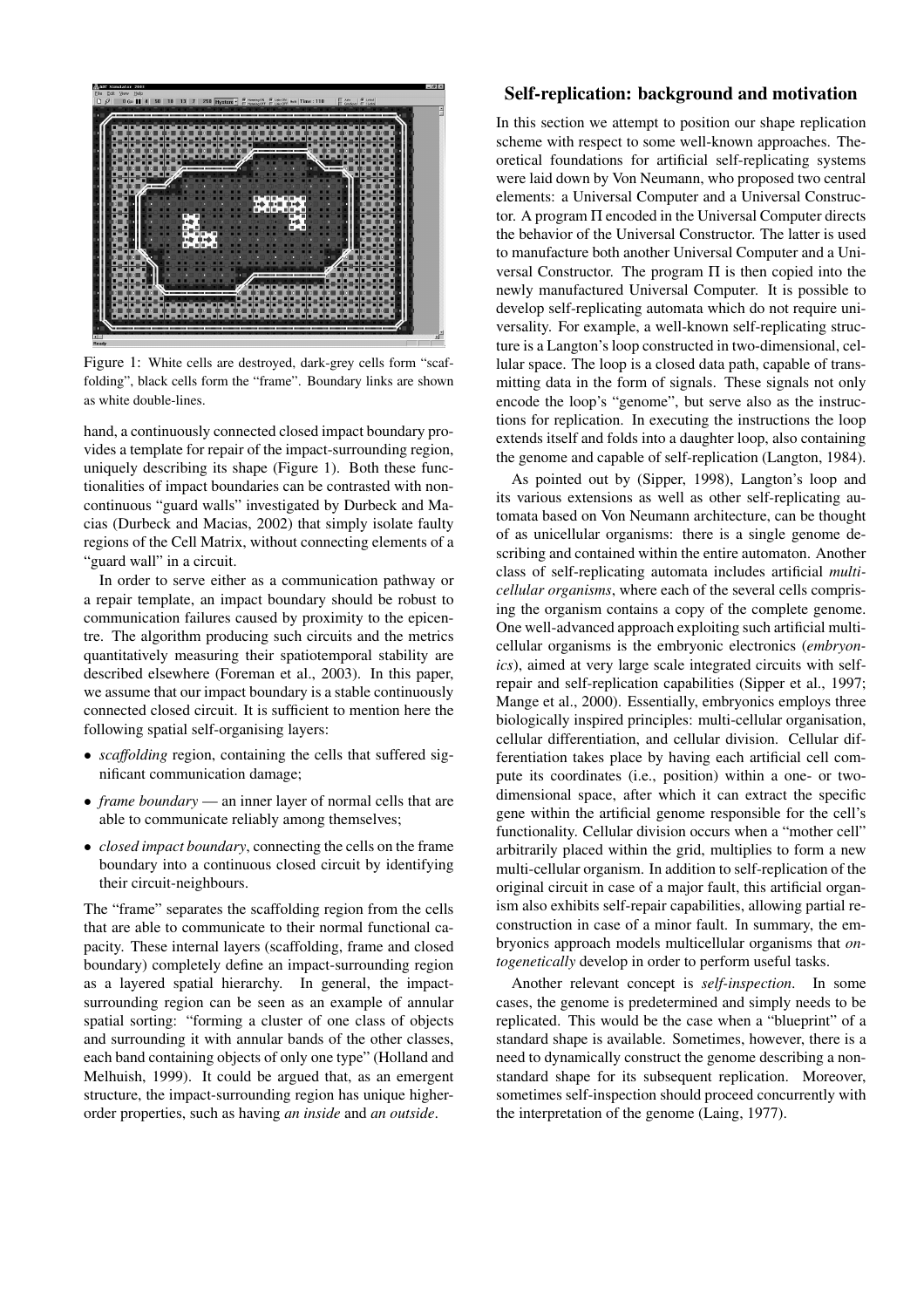The shape replication algorithms developed in the context of AAV and presented in the following sections are based on the principles of multi-cellular organisation, cellular differentiation, and cellular division as well — similarly to the embryonics approach. A desired shape is encoded when an emergent impact boundary self-inspects itself and stores the "genome" in a "mother" cell. The genome contains both data describing the boundary and a program of how to interpret these data. The mother cell is then seeded in a new place outside the affected AAV array. Executing its program initiates *cell-replication* in the directions encoded in the genome. Each cell-replication step involves copying of the genome (both data and the program) followed by differentiation of the data: an appropriate shift of certain coordinates. Newly produced cells are capable of cellular division, continuing the process until the encoded shape is constructed.

In order to provide a unifying view on the inter-related concepts briefly described above, we informally characterise the shape replication process in self-referential terms, employing two logical levels: an object level and a meta-level. It is well- known that self-replication of a system can be characterised by emergent behaviour and *tangled hierarchies* exhibiting Strange Loops: "an interaction between levels in which the top level reaches back down towards the bottom level and influences it, while at the same time being itself determined by the bottom level" (Hofstadter, 1989). In terms of shape replication, one may argue that the genome encodes the shape in each cell together with the meta-level instructions of how to replicate it. In other words, each cell contains a model of the whole multi-cellular shape, unfolding it at every cell-replication and differentiation step. In addition, we shall illustrate that self-inspection of an emergent impact boundary can be mirrored by self-inspection of the genome inside each cell, at every cell-replication step. Similarly, we shall demonstrate that self-repair of the overall damaged impact-surrounding region can be reflected in self-repair of the code embedded in each cell.

# **Self-referential Shape Replication**

## **Shape Structure**

In this section we provide formal definitions of an impact boundary and internal scaffolding, and draw a clear distinction between "connected" and "disconnected" cases. A twodimensional AAV array can be represented by a *planar grid graph*  $G(V, E)$ : the product of path graphs on *m* and *n* vertices, where the vertices  $V(G)$  are any set of points on the planar integer lattice. The edges  $E(G)$  connect vertices at unit distances. Given an impact, all cells that are located within the impact-surrounding region can be represented by an *impact* subgraph *A* of *G* (Figure 2).

First of all, we identify all the vertices  $S \subseteq A$  which have precisely 4 edges each. Then we define the *scaffolding subgraph* ϒ*<sup>A</sup>* of *A* as a subgraph induced on the impact graph *A* by the set *S*: i.e., as the set of the vertices *S* together with any edges  $E(A)$  of the impact graph *A* whose endpoints are both in the subset *S*.



Figure 2: Top-left: a planar grid graph *G*, where vertices shown in black represent cells affected by an impact. Top-right: the impact subgraph *A* of *G*. Bottom-left: the scaffolding subgraph  $\Upsilon_A$ with vertices shown in grey, and the frame-boundary subgraph Φ*<sup>A</sup>* with vertices shown in black. Bottom-right: the closed-boundary subgraph  $\Omega_A$  with vertices added to the frame shown in white.

Secondly, we identify the *frame-boundary subgraph* Φ*<sup>A</sup>* of *A* as a subgraph induced on the impact graph *A* by the set-complement *A* \  $\Upsilon_A$ : i.e., as the set of the vertices *A* \  $\Upsilon_A$ together with any edges  $E(A)$  of the impact graph  $A$  whose endpoints are both in the subset  $A \setminus \Upsilon_A$ . Figure 2 (bottomleft) illustrates the case when both the scaffolding subgraph ϒ*<sup>A</sup>* and frame-boundary subgraph Φ*<sup>A</sup>* are disconnected.

Finally, the *closed-boundary subgraph*  $\Omega_A$  of *G* is defined as follows. We intend to add to the frame-boundary subgraph precisely those elements from *G* which provide a shortest path (outside the scaffolding subgraph) between components of the possibly disconnected frame-boundary subgraph. Formally, we employ the graph-theoretic definition of convex sets, according to which a set of vertices *X* in a connected graph is called convex if for every two vertices  $u, v \in X$ , the vertex set of *every shortest* path between  $u$  and  $v$  lies completely in  $X$ . We now identify the *graph-theoretic convex hull H<sup>A</sup>* of the set of frame-boundary vertices  $V(\Phi_A)$  in *G* but not in scaffolding subgraph  $\Upsilon_A$ , as the smallest graph-theoretic convex set in  $V(G) \setminus V(\Upsilon_A)$  containing  $V(\Phi_A)$ . A subgraph induced on the graph *G* by the set  $H_A$  is the desired closed-boundary subgraph  $\Omega_A$  (Figure 2: bottom-right). It can be shown that the closed-boundary subgraph  $Ω<sub>A</sub>$  is always *cyclic*.

These definitions are not constructively used by the decentralised boundary formation algorithms, localised within each cell (Foreman et al., 2003). The graph-theoretic notions require global information, used, for example, in specifying all the vertices of the impact graph in advance, or finding shortest paths and convex hulls. In reality, autonomous cells asynchronously deal with unreliable communication messages, while trying to determine whether they belong to scaffolding, frame or closed boundary. We introduced here the formal definitions in order to give a graph-theoretic semantics to these emergent structures, and in particular, to distinguish between *connected* and *disconnected* scaffolding sub-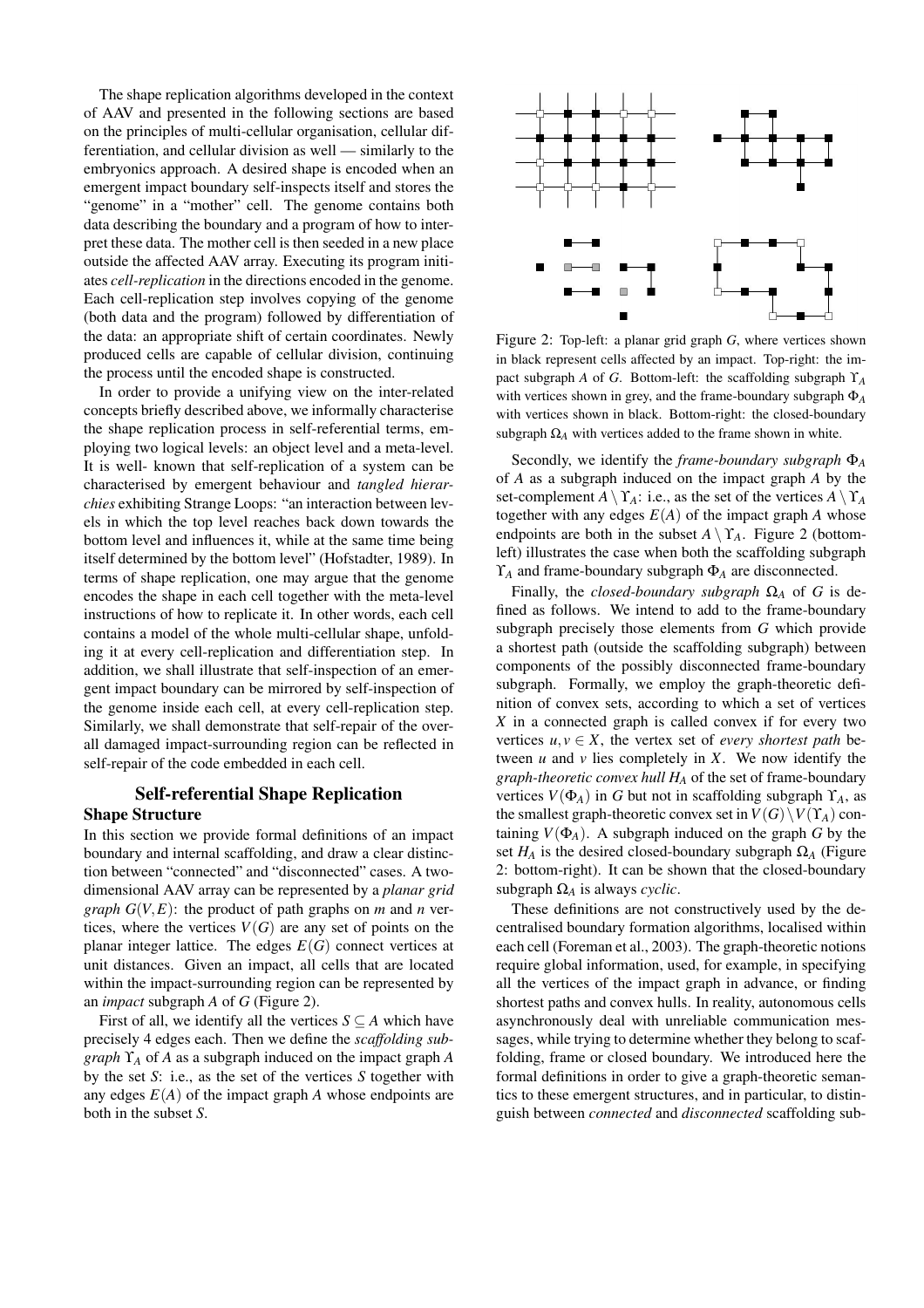

λ 32 20 30 31 31 10 32 10 20 21 31 32 10 31

Table 1: An example boundary genome.

graphs. It is precisely the second case that presents some difficulties for shape replication.

Given the planar grid topology, each cell on the closed impact boundary may have 6 boundary links, connecting ports "left-right", "left-top", etc. Enumerating four communication ports from 0 to 3 ("bottom" to "right" clockwise) allows us to uniquely label each boundary link with a two-digit number λ, e.g., "32" would encode a link between the "right" and "top" ports (Figure 3). Then, the whole impact boundary can be encoded in an ordered list of these labels. For instance, the boundary depicted in the Figure 2 can be simply represented by the list {32, 20, 30, 31, 31,10,32,10,20,21,31,32,10,31}. However, in order to replicate the bounded shape, filling it cell by cell, we need to introduce a system of coordinates relative to a cell containing the shape list. More precisely, the boundary genome is a list of triples  $(\alpha, \beta, \lambda)$ , where  $(\alpha, \beta)$  are relative coordinates of a cell with the boundary link λ. The boundary genome for our example is shown in the Table 1. The instructions of how to interpret these data can be easily represented in an assembler-like language, with each "program" triple encoding two operands and an instruction type.

## **An Algorithm for Disconnected Scaffolding**

The first phase is *self-inspection of the impact boundary*, producing the genome, e.g., the genome in the Table 1. The process starts with a selection of a mother cell (any cell *s*<sup>0</sup> on the boundary), and involves the following steps:

- the mother cell inserts the triple  $(0,0,\lambda_0)$  into the empty genome, where  $\lambda_0$  is the boundary link maintained by the cell  $s<sub>0</sub>$ , and sends the incomplete genome to the neighbour in a specific direction (e.g., counter-clockwise);
- each boundary cell receiving the genome determines the relative (*a*,*b*) coordinates of the message sender given the port of the incoming message: e.g., if the message comes on the bottom port (labelled as 0), then the sender's relative coordinates are  $(0,-1)$  (the possibilities are encoded in a look-up Table 2);
- the cell increments all  $(x, y)$  coordinates in the genome as follows:  $x = x + a$ ,  $y = y + b$ ;
- the cell appends the triple  $(0,0,\lambda_i)$  to the genome, where  $\lambda_i$  is the the boundary link maintained by this cell;
- if this cell is not the mother cell, it sends the genome to the counter-clockwise neighbour, otherwise, the process terminates.

| port |  |  |
|------|--|--|
|      |  |  |
|      |  |  |

Table 2: The look-up table of directions and coordinates.

The next phase is *shape replication per se*. It starts when the mother cell is seeded in some available space. The process involves cell-replications carried out by not only new boundary cells, but also by new scaffolding cells. The cellreplication program encoded in each cell has the following steps (starting with the seed at the beginning):

- the cell iterates through the genome and determines whether there is a triple  $(0,0,\lambda)$ , for some  $\lambda$ ;
- if such a triple is found, a Boolean flag  $\omega$  is set to true ("boundary cell"); otherwise  $\omega$  = false;
- the cell iterates through all possible directions  $\pi$ , where  $0 \leq \pi \leq$ 3, doing for each  $\pi$  the following:
	- 1) retrieve from the look-up Table 2 the coordinates (*a*,*b*) for construction in the direction  $\pi$ ;
	- 2) check if there is a cell at the relative location  $(a, b)$ : if there is, then the direction  $\pi$  should not be used, and the cell moves to the step (6), otherwise it continues with the following steps;
	- 3) check if both  $\omega$  = true and the two-digit number  $\lambda$  does not include the digit  $\pi$ ;
	- 4) if the condition (3) is satisfied (meaning a boundary cell is considering to produce a scaffolding cell), then
	- a) fix the vertical "strip"  $x = a$  and, by varying the *y* coordinate across the genome, compute the number of times  $n_{+}$  and *n*<sup>−</sup> the boundary fully crosses this "strip", above and below  $y = b$  respectively (this computation is described below);
	- b) check if either  $n_+$  or  $n_-$  is odd and neither is 0;
	- 5) if either the condition (3) is not satisfied, or the conditions (3) and (4.b) are both satisfied (a boundary cell produces a scaffolding cell), then
		- a) construct a cell in the direction  $\pi$ ;
		- b) copy the genome to the constructed cell;
		- c) decrement all coordinates in the constructed cell's genome as follows:  $x = x - a$ ,  $y = y - b$ ;
	- 6) increment the direction π;
- the process stops when all directions have been checked.

In order to compute the numbers  $n_+$  and  $n_-$  relative to the location  $(a, b)$ , the cell iterates through the genome for  $x = a$ , varying  $y > b$  and  $y < b$  respectively. The number  $n_+$  is initiated to 0, and is incremented each time either a) an entry  $\lambda = 31$  is encountered, or b)  $\lambda = 32$  is encountered, followed (not necessarily immediately) by  $\lambda = 10$ , or c)  $\lambda = 21$  is encountered, followed (not necessarily immediately) by  $\lambda =$ 30. The number  $n_$  is computed similarly with the  $\lambda$  pairs in (b) and (c) reversed. The numbers  $n_{+}$  and  $n_{-}$  determine whether the location (*a*,*b*) is *inside* or *outside* the shape.

Let us exemplify the cell-replication phase, and in particular cell-differentiation occurring at step (5). We continue with the example genome (Table 1), and assume that the seed  $(0,0,32)$  starts the process from the bottom-left corner of the boundary. Let us start with the direction  $\pi = 0$ . The look-up table suggests the coordinates  $a = 0, b = -1$ , the shift down. The location  $(0, -1)$  is free. The condition (3) is satisfied as the number  $\lambda = 32$  does not have  $\pi = 0$  in it. However, the vertical "strip" on which a possible new cell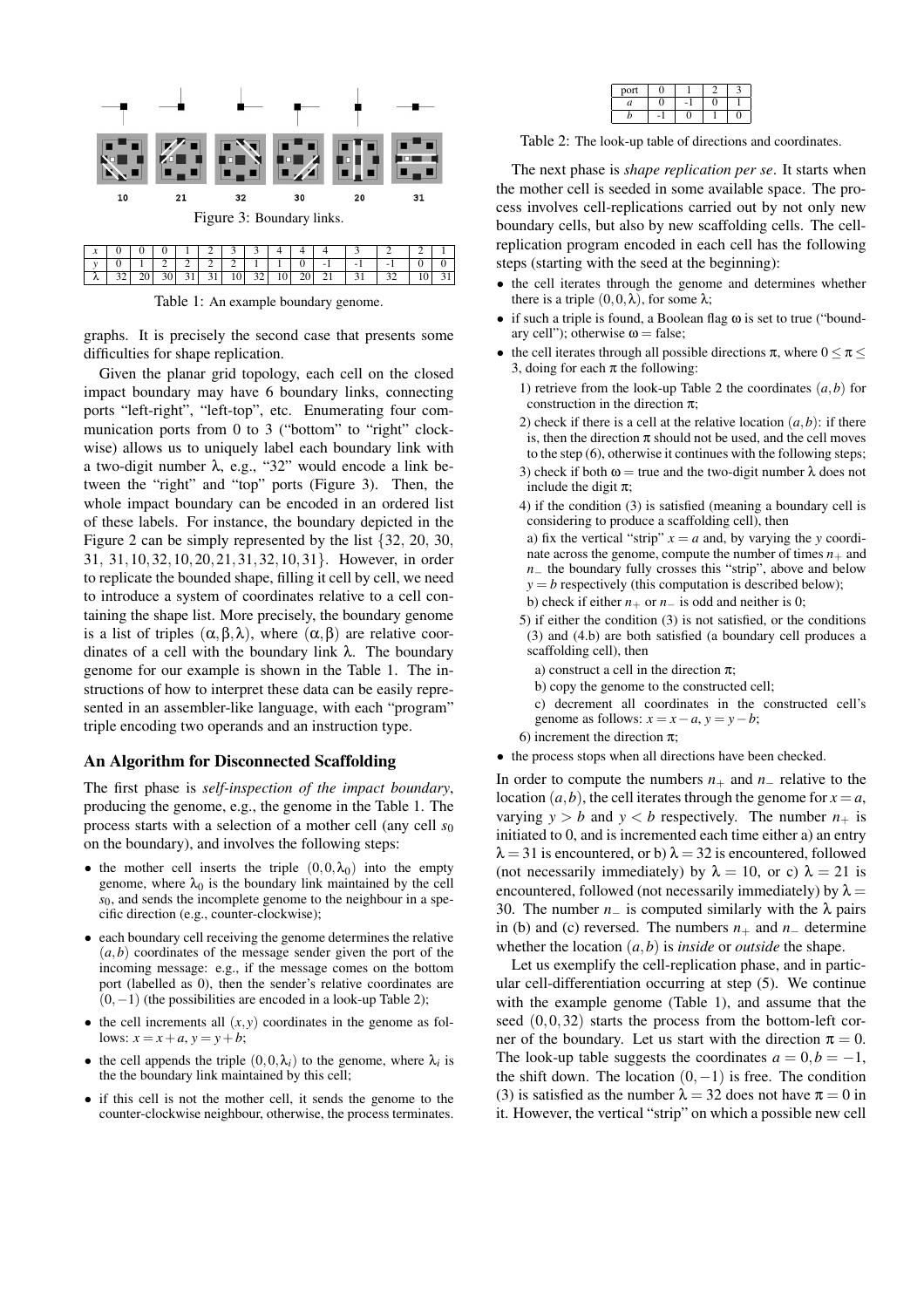

Table 3: The genome updated after cell-differentiation.



Figure 4: Shape replication. Boundary cells encoded in the genome but not yet produced are shown with dashed lines. Left: a black cell (seed) produces two white cells, indicated by arrows. Right: Two more cells are being produced: one of them is a scaffolding cell, pointed to by the horizontal arrow. The inside direction is recognised by the vertical strip being "crossed" above and below the considered location.

would be located is not "crossed" by the boundary at all, so  $n_+ = n_- = 0$ , and there is no need to produce a scaffolding cell (which would be outside of the desired shape). The next direction  $\pi = 1$  is similar. The direction  $\pi = 2$ , however, "belongs" to the number  $\lambda = 32$ , triggering the production of another boundary cell with the coordinates  $a = 0, b = 1$ . A cell is constructed in the direction 2 (top) relative to the seed; the genome is copied to the newly constructed cell which is differentiated by updating all coordinates as follows:  $x = x - 0$ , *y* = *y* − 1. In other words, all *y* coordinates are decremented, resulting in genome shown in Table 3.

The (seed) cell that produced the copy is encoded in the copy's genome by triple  $(0, -1, 32)$ , i.e., the seed and the copy have different representations of the same shape. The last direction  $\pi = 3$  is similar, and another boundary cell is produced to the right. The shape replication process is now driven by these two newly produced cells. For example, the cell produced to the top of the seed considers 4 directions  $\pi$ . It excludes  $\pi = 0$ , because there is a cell already in the place indicated by  $\pi = 0$ . The direction  $\pi = 1$  is excluded because it's outside of the shape, as recognised by  $n_{+} = 0$  and  $n_{-} = 0$ . The direction  $\pi = 2$  is selected because 2 is within  $\lambda = 20$ , triggering the cell-replication and cell-differentiation process similar to the one described previously. The direction  $\pi = 3$  is interesting now because the corresponding location  $a = 1, b = 0$  is inside the shape as recognised by  $n_{+} = 1$ and *n*<sup>−</sup> = 1. In other words, there are two places where the boundary "crosses" the strip  $x = a = 1$ : one above the level  $y = b = 0$ , and one below (Figure 4:right).

The process terminates precisely because boundary cells distinguish between inside and outside, and do not replicate outside the desired shape. The scaffolding cells can only reach the boundary from inside: if a scaffolding cell produces a new cell whose genome has a triple  $(0,0,\lambda)$  after an update, then this replica recognises itself as a boundary cell, and does not replicate outside. If the scaffolding subgraph was always connected, a simpler algorithm would be possible. It would involve a) boundary cells building *only* other



Figure 5: Completed shape replication.

boundary cells; and b) seeding a single scaffolding cell. It would, furthermore, avoid any need to verify whether replicated cells are inside or outside the shape (i.e., the numbers *n*<sup>+</sup> and *n*<sup>−</sup> would not be needed). In either case (connected or disconnected scaffolding) the shape replication is driven by multiple cells, progressing in parallel (Figure 5).

#### **Robust Shape Replication**

The shape replication process described above assumes that at any cell-replication step there are no errors. However, there may be cases when some fragments of the genome are damaged due to copying process or processors/memory failures. If the genome is not repaired then the shape replication process would not terminate at the boundary, and some cells would be replicated beyond the desired shape by going through missing boundary cells.

In this section we consider an advanced robust algorithm designed to recover from such errors. More precisely, we consider the case when some triples  $(x, y, \lambda)$  in the genome are corrupted. The main challenge is not only to recognise corrupted data, but to avoid a replication that may produce an incorrect shape. The proposed solution involves 1) selfinspection of the genome within a cell, determining the endpoints of disconnected boundary fragments, 2) self-repair of the genome within a cell, adding the triples between the disconnected fragments. Thus, self-inspection of the genome on the cell level *mirrors* the boundary self-inspection, while self-repair of the genome on the cell level *mirrors* the repair of the overall shape. We believe that these are examples of Strange Loops because on the one hand, events on the multi-cellular shape's level trigger cellular transformations (e.g., a global repair activating the ontogenetical development), while on the other hand, the actions carried out by each cell (e.g., self-repair of the encoded genome) affect the higher level where the shape is replicated.

Each phase of *self-inspection of the genome within the cell* determines a pair of triples  $(x_1, y_1, \lambda_1)$  and  $(x_2, y_2, \lambda_2)$ such that the triple  $(x_1, y_1, \lambda_1)$  is the last before the break in the counter-clockwise direction, and  $(x_2, y_2, \lambda_2)$  is the first after the break counter-clockwise. If either of these triples is not found, then the genome damage is not repairable. Otherwise, a *self-repair* phase follows with the following steps: